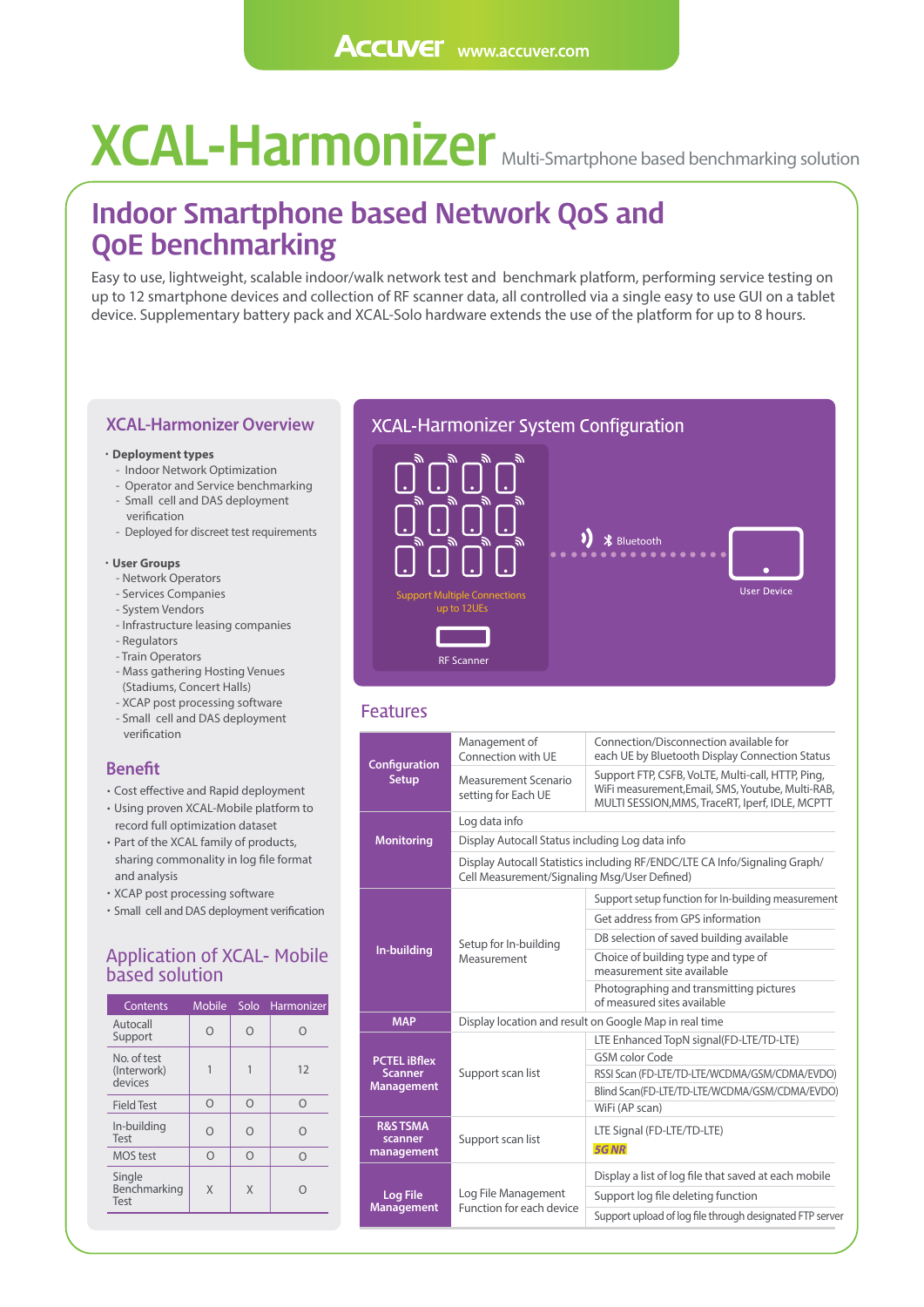## **XCAL-Harmonizer** Multi

| <b>H/W Specification</b>              |                                                 |                                                                           |  |  |
|---------------------------------------|-------------------------------------------------|---------------------------------------------------------------------------|--|--|
| <b>XCAL-HarmonizerKIT (4 Mobiles)</b> |                                                 |                                                                           |  |  |
| <b>Size</b>                           | 234x450x100(mm)                                 |                                                                           |  |  |
| Weight                                | 3.1K                                            | Box Only                                                                  |  |  |
| Weight (4smart phones)                | 4.7Kg                                           | Including 4 smart phones and 2 x20000mAh battery pack for 8 hour testing  |  |  |
| <b>XCAL-HarmonizerKIT (6 Mobiles)</b> |                                                 |                                                                           |  |  |
| <b>Size</b>                           | 320x450x100(mm)                                 |                                                                           |  |  |
| Weight                                | $4.2$ Kg                                        | Box Only                                                                  |  |  |
| Weight (6smart phones)                | 6.4Kq                                           | Including 6 smart phones and 3 x20000mAh battery pack for 8 hour testing  |  |  |
| <b>XCAL-HarmonizerKIT (8 Mobiles)</b> |                                                 |                                                                           |  |  |
| <b>Size</b>                           | Open: 470x450x100(mm)<br>Close: 234x450x200(mm) | Harmonizer(4 Mobiles) x 2                                                 |  |  |
| Weight                                | 6.3Kg                                           | Box Only                                                                  |  |  |
| Weight (8smart phones)                | 9.7Kg                                           | Including 8 smart phones and 4 x20000mAh battery pack for 8 hour testing  |  |  |
| XCAL-HarmonizerKIT (12 Mobiles)       |                                                 |                                                                           |  |  |
| <b>Size</b>                           | Open: 642x450x100(mm)<br>Close: 320x450x200(mm  | Harmonizer(6 Mobiles) x 2                                                 |  |  |
| Weight                                | 8.4Kg                                           | Box Only                                                                  |  |  |
| Weight (12smart phones)               | 12.9Kg                                          | Including 12 smart phones and 6 x20000mAh battery pack for 8 hour testing |  |  |